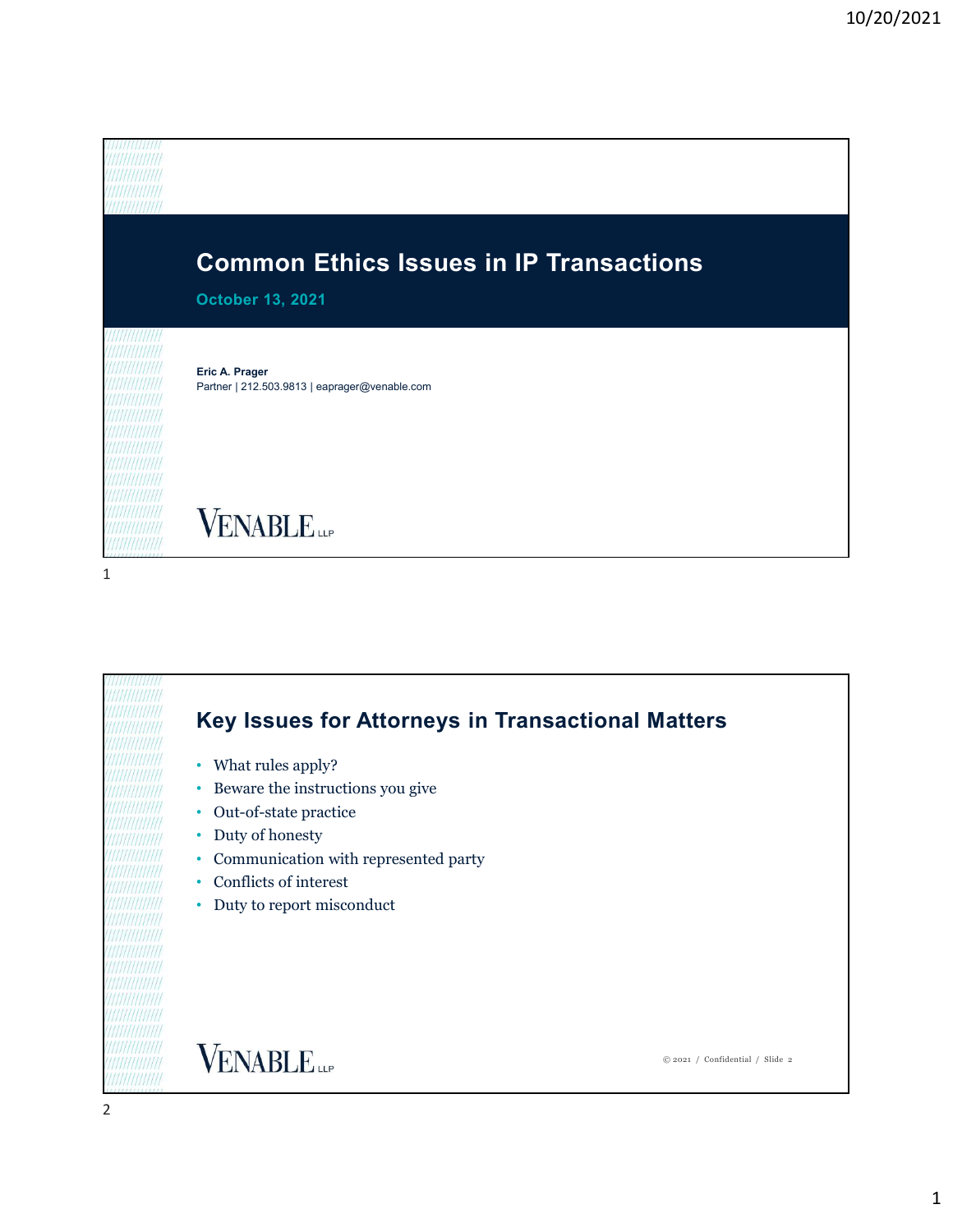

[Polling Question No. 1]

1. A lawyer is admitted to practice in New York state. What ethics rules govern her conduct today?

**VENABLE** 

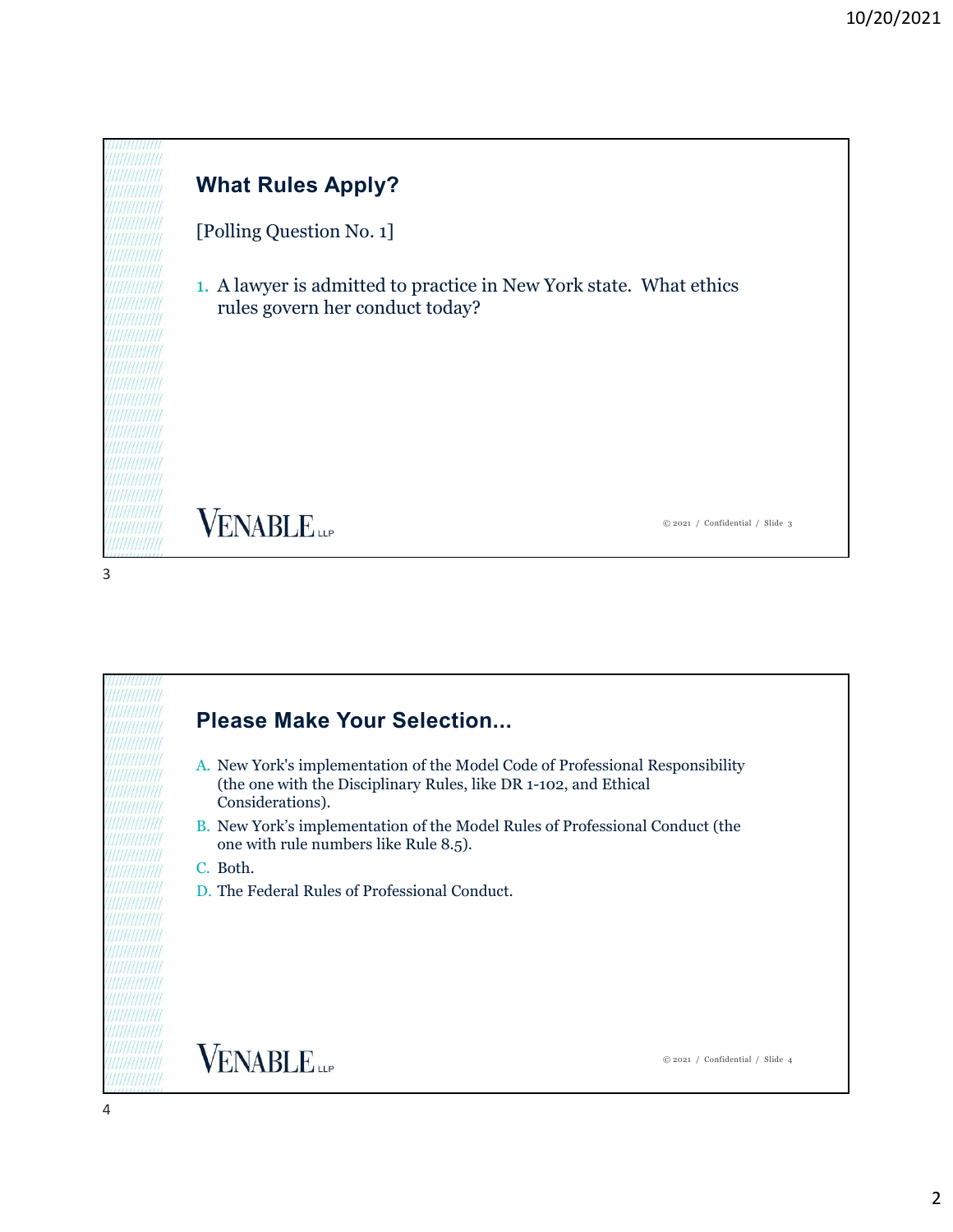

[Polling Question No. 2] 2. A lawyer is admitted to practice in Illinois. He accompanies his client to a meeting in New York. What ethics rules govern his conduct? **VENABLE** © 2021 / Confidential / Slide 6 6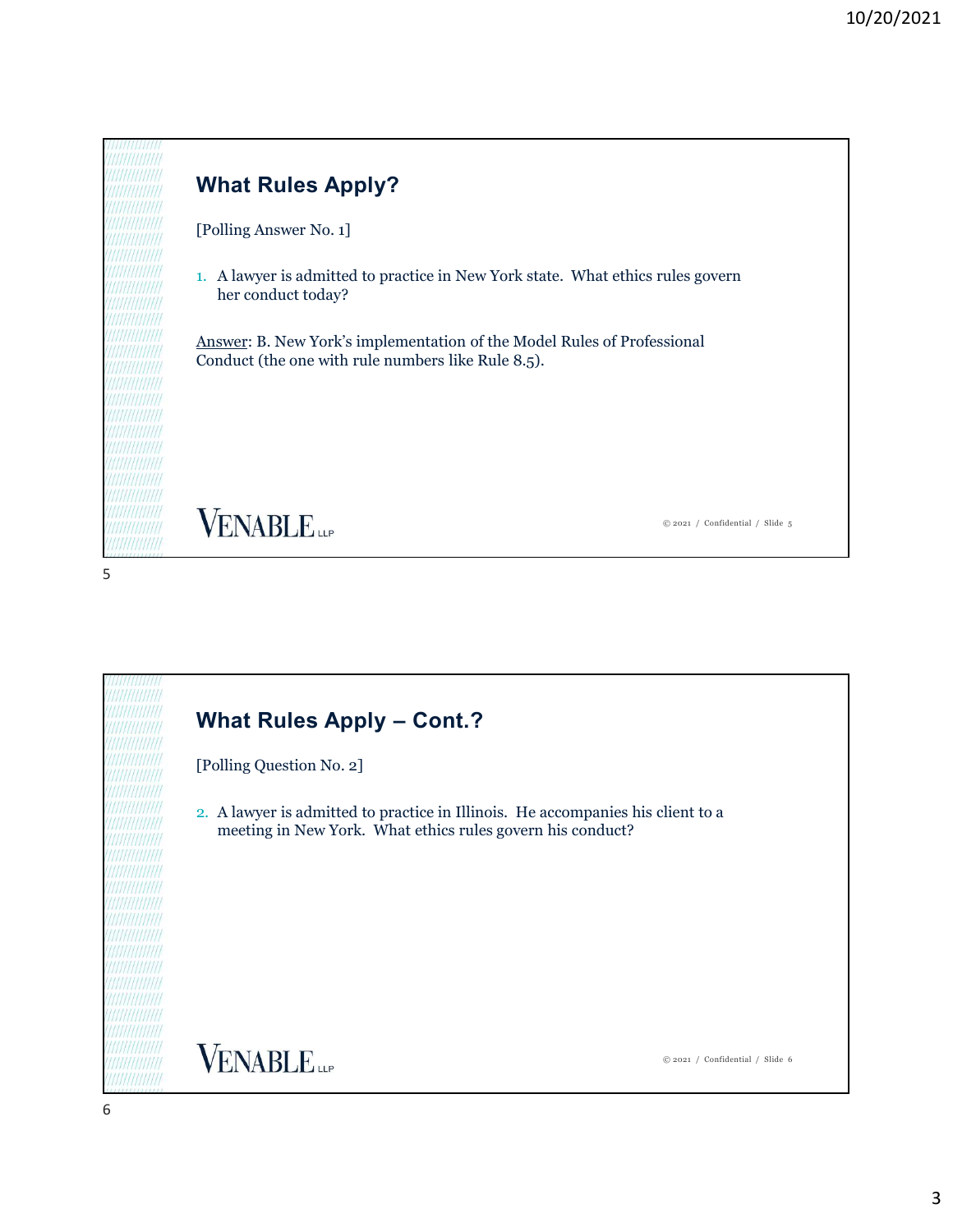

# Please Make Your Selection...

- A. The Illinois Rules of Professional Conduct.
- B. The New York Rules of Professional Conduct.
- C. Both.
- D. Another rule set that is not listed.

**VENABLE** 

© 2021 / Confidential / Slide 7

# What Rules Apply?

[Polling Answer No. 2]

2. A lawyer is admitted to practice in Illinois. He accompanies his client to a meeting in New York. What ethics rules govern his conduct?

Answer: C. Both [New York and Illinois rules].

**VENABLE**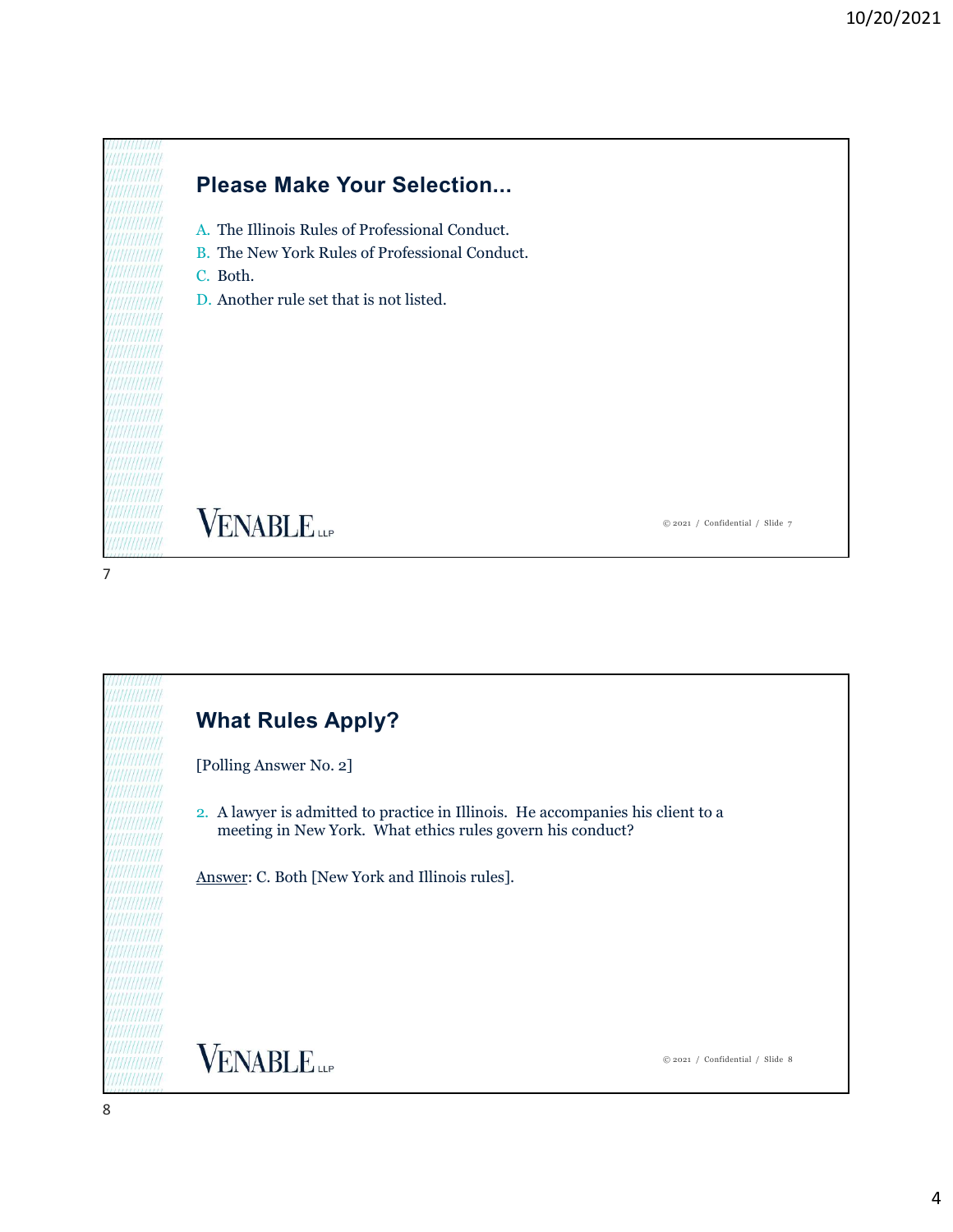

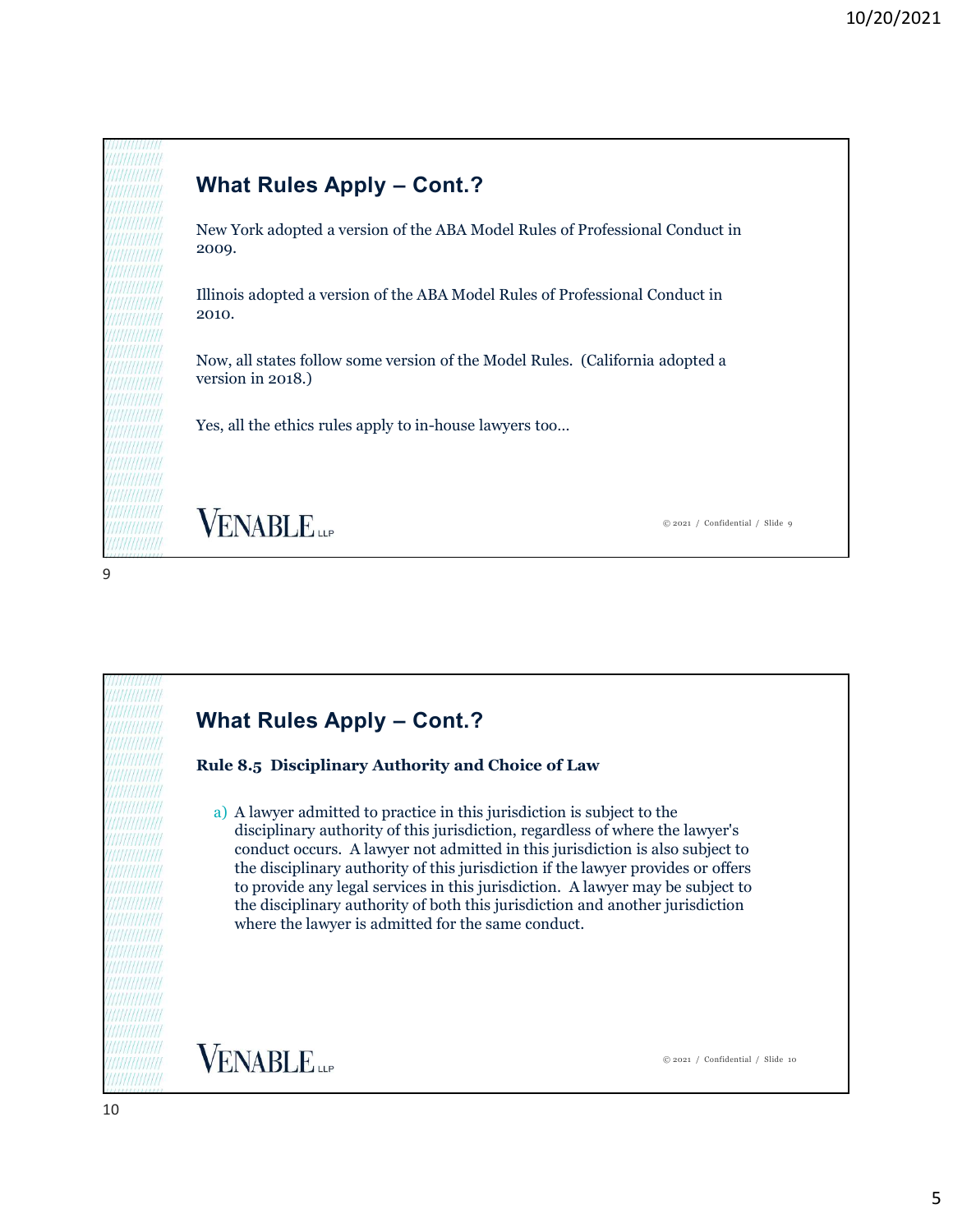New York version of Rule 8.5 is missing a sentence from the Model Rule.

10/20/20<br>
What Rules Apply – Cont.?<br>
New York version of Rule 8.5 is missing a sentence from the Model Rule.<br>
a) A lawyer admitted to practice in this state is subject to the disciplinary<br>
authority of this state, regardle a) A lawyer admitted to practice in this state is subject to the disciplinary authority of this state, regardless of where the lawyer's conduct occurs. A lawyer not admitted in this state is also subject to the disciplinary authority of this state if the lawyer provides or offers to provide any legal services in this state. A lawyer may be subject to the disciplinary authority of both this state and another jurisdiction where the lawyer is admitted for the same conduct.

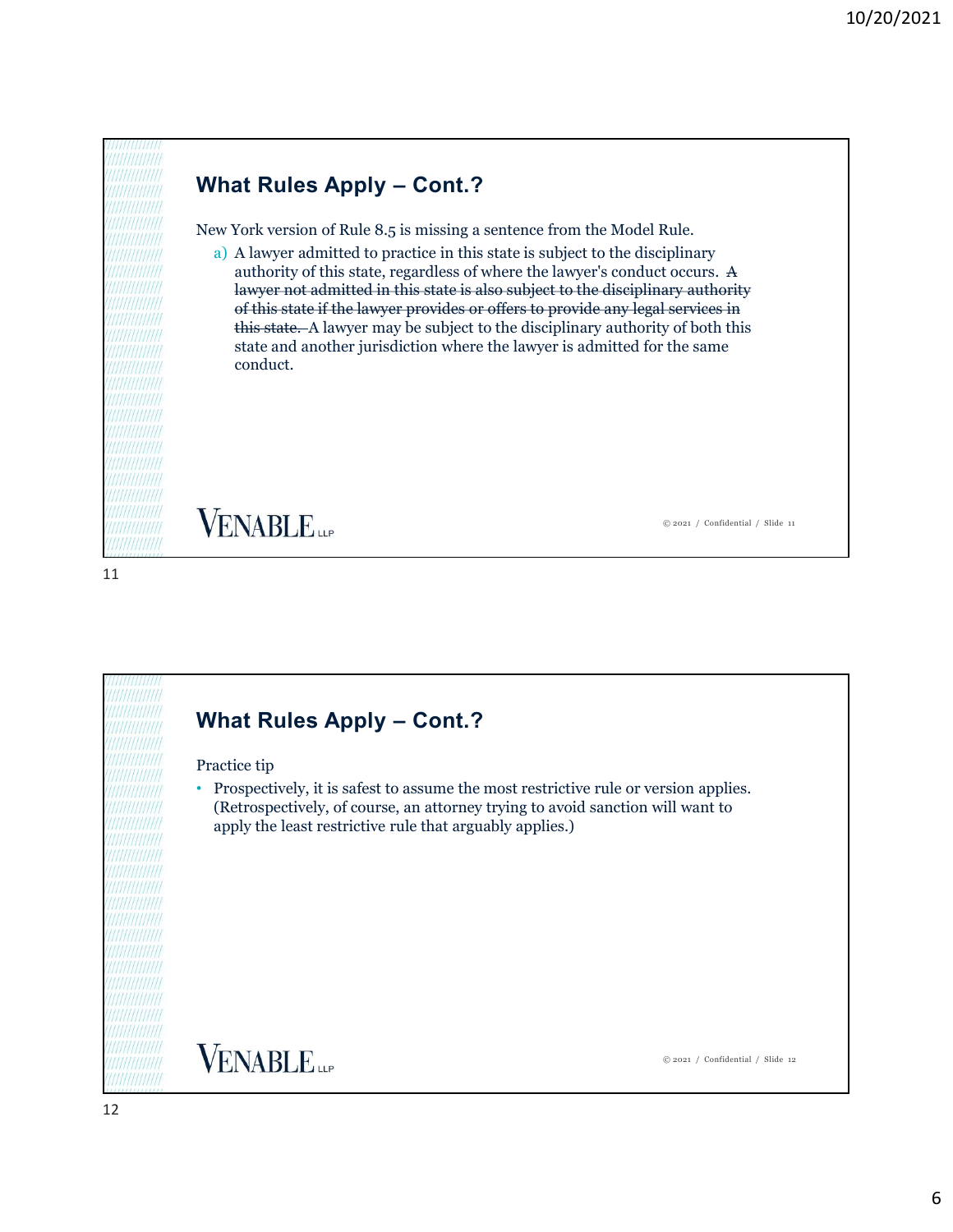

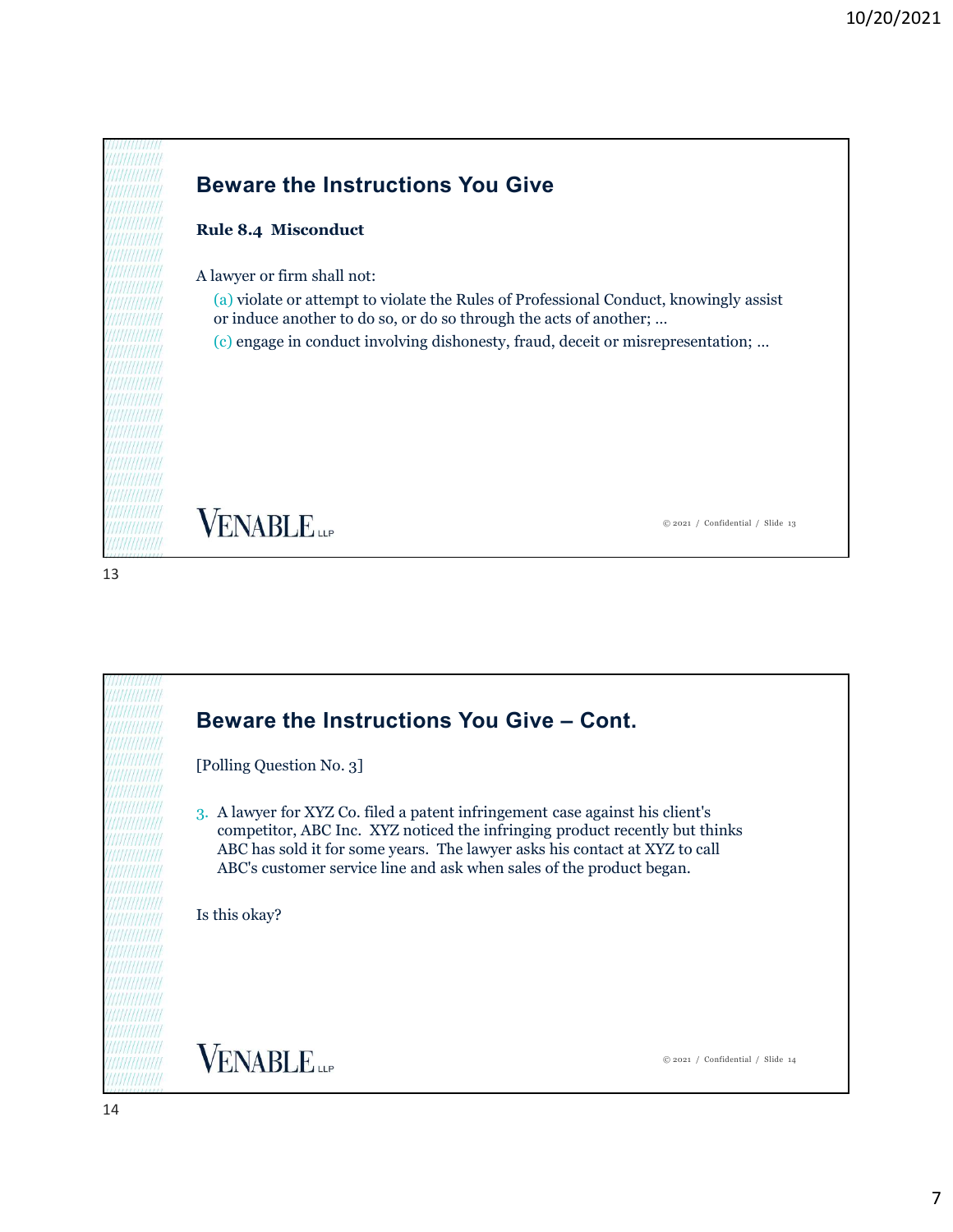

# Please Make Your Selection...

- A. No, the lawyer can't call a represented party to gather information and can't ask his client to do it.
- B. Yes, the lawyer is entitled to gather any information that ABC gives out to the public.
- C. Yes, but only if XYZ does not lie about its identity when calling.
- D. Oh no, I violated this rule last week!

**VENABLE** 

© 2021 / Confidential / Slide 15

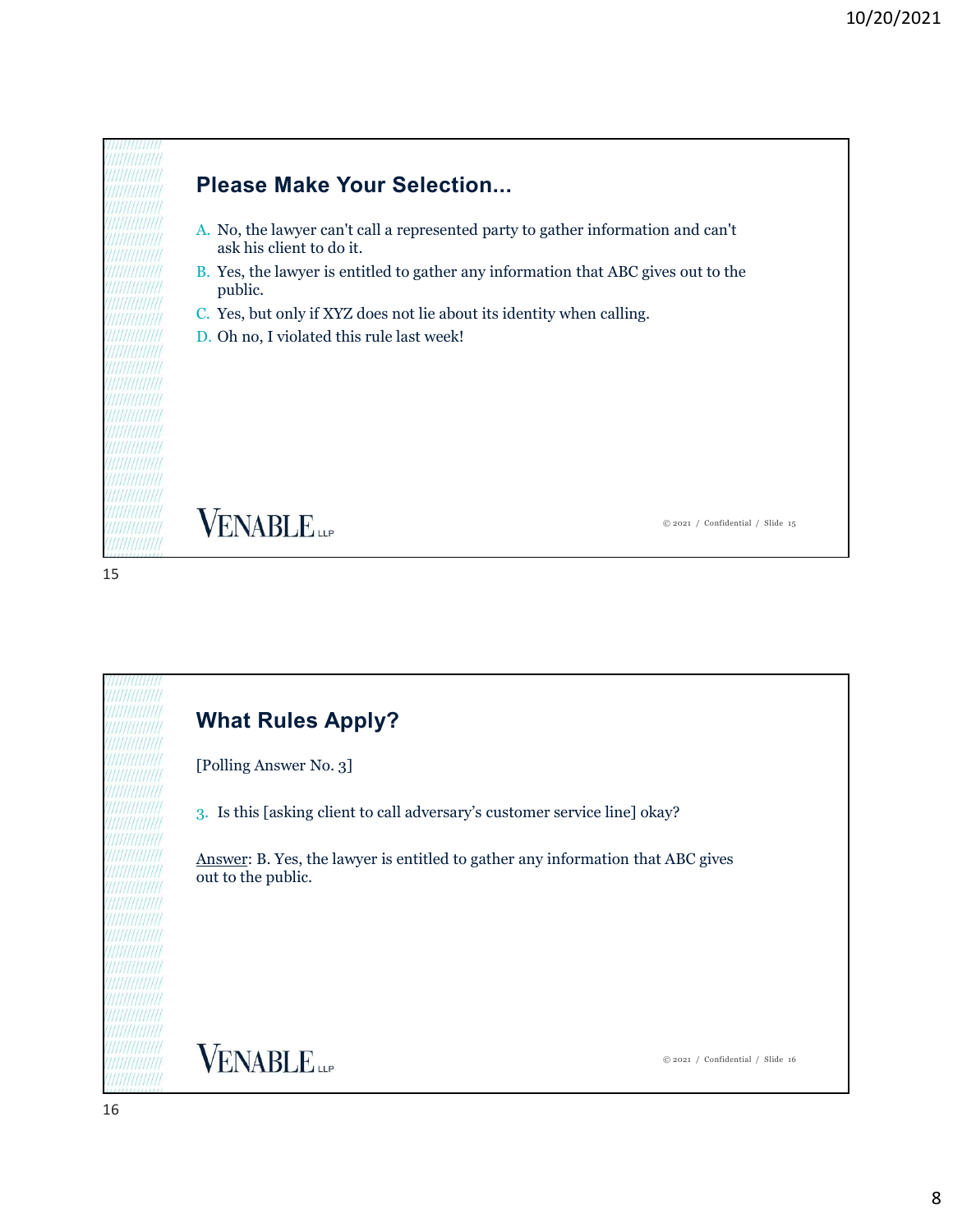# Out-of-State Practice

# Rule 5.5 Unauthorized Practice of Law

- a) A lawyer shall not practice law in a jurisdiction in violation of the regulation of the legal profession in that jurisdiction or assist another in doing so.
- b) A lawyer shall not aid a non-lawyer in the unauthorized practice of law.

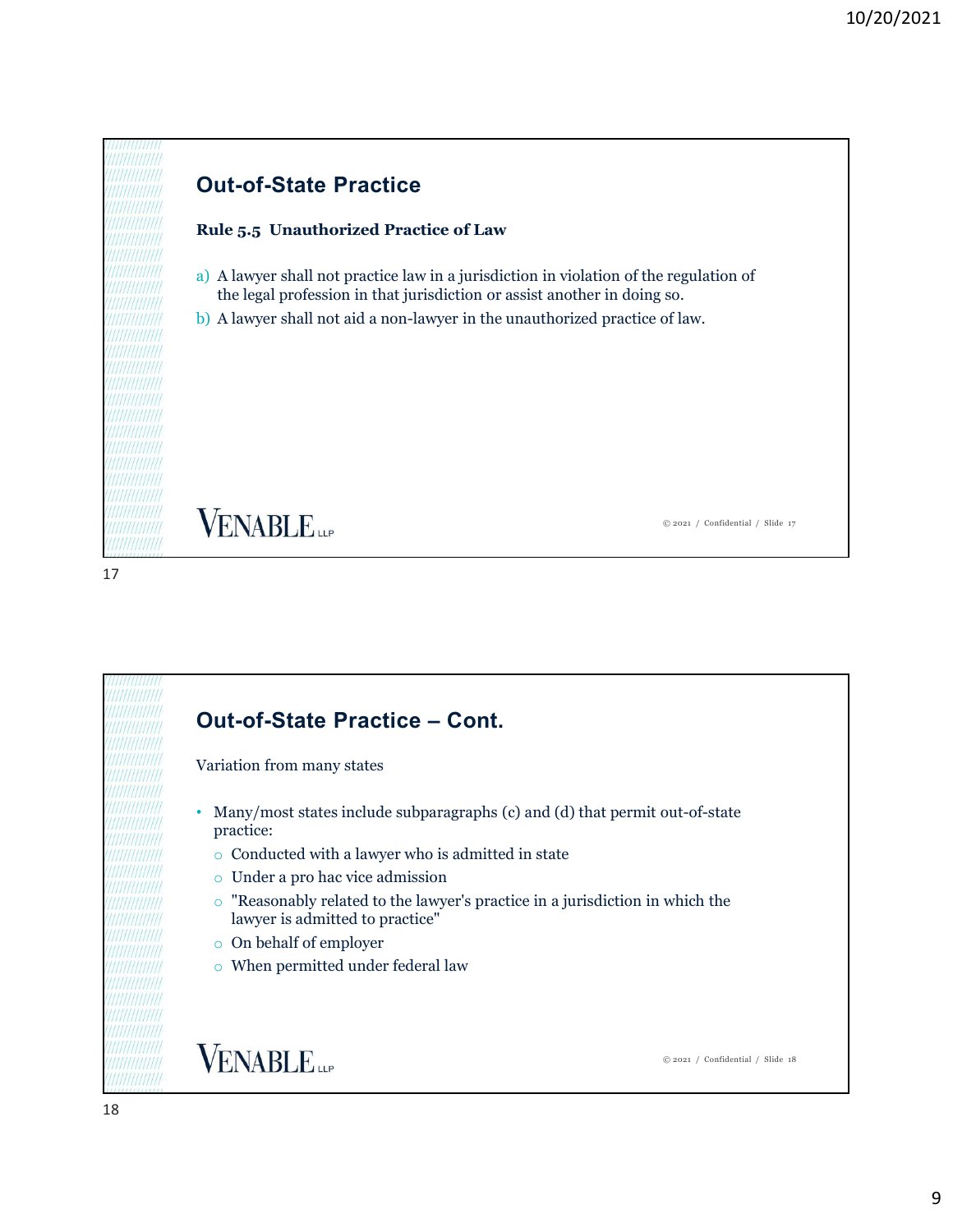### Practice tips

- 10/20/2021<br> **Out-of-state practice Cont.**<br>
Practice tips<br>
 In-house lawyers and registered patent lawyers/agents have express coverage<br>
in Rule 5.5(d). • In-house lawyers and registered patent lawyers/agents have express coverage in Rule 5.5(d).
- Businesspeople who are lawyers should exercise caution.
	- o Am I giving legal advice?
	- o Do I expect privilege to attach?
	- o Am I acting as a legal rather than a business advocate?
- Be mindful when negotiating in other states.
- Be mindful of choice-of-law provisions.

# **VENABLE**

© 2021 / Confidential / Slide 19

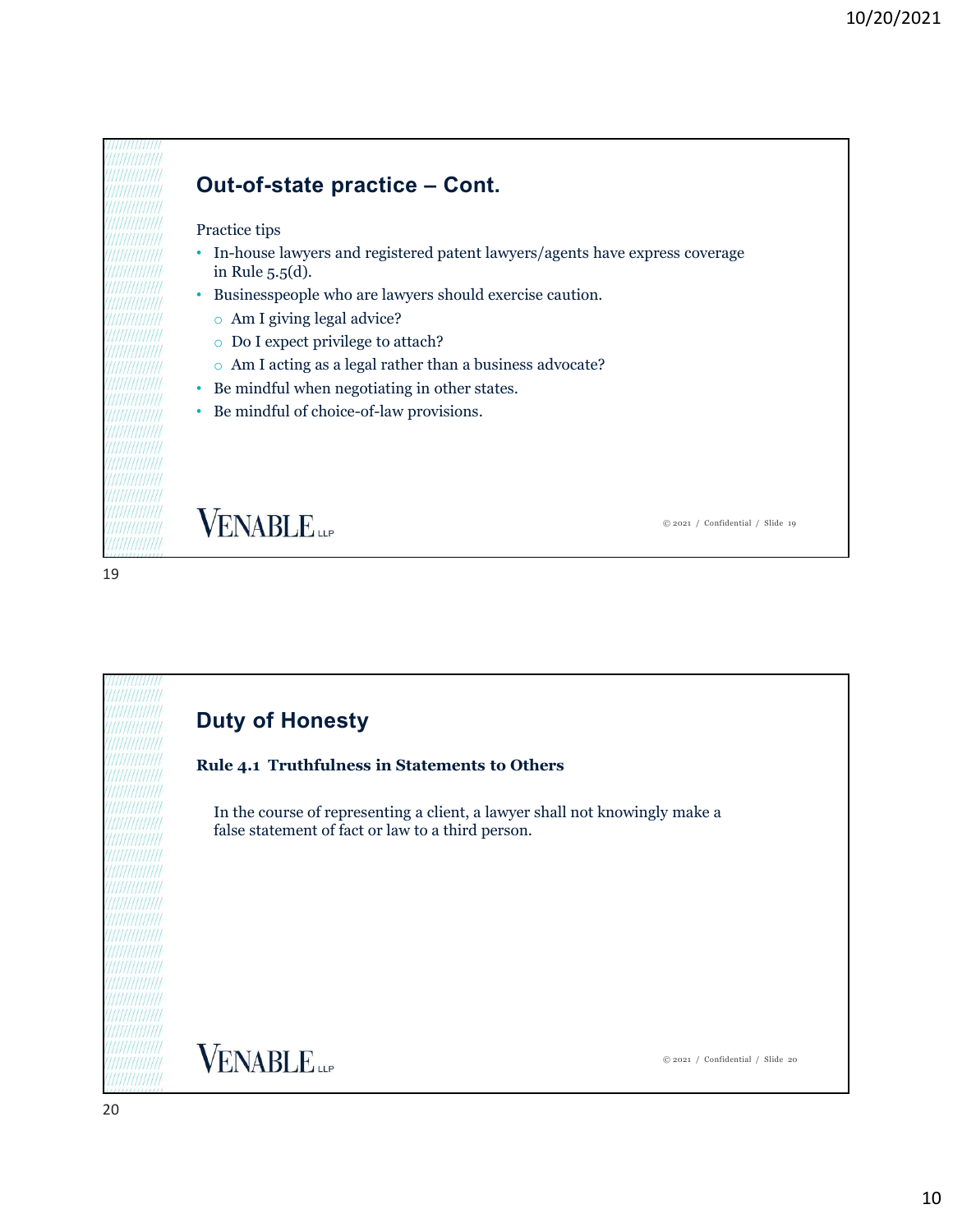

21

# Code of Federal Regulations

# patentability.

(a) …Each individual associated with the filing and prosecution of a patent application has a duty of candor and good faith in dealing with the Office, which includes a duty to disclose to the Office all information known to that individual to be material to patentability as defined in this section…. However, no patent will be granted on an application in connection with which fraud on the Office was practiced or attempted or the duty of disclosure was violated through bad faith or intentional misconduct.

**VENABLE**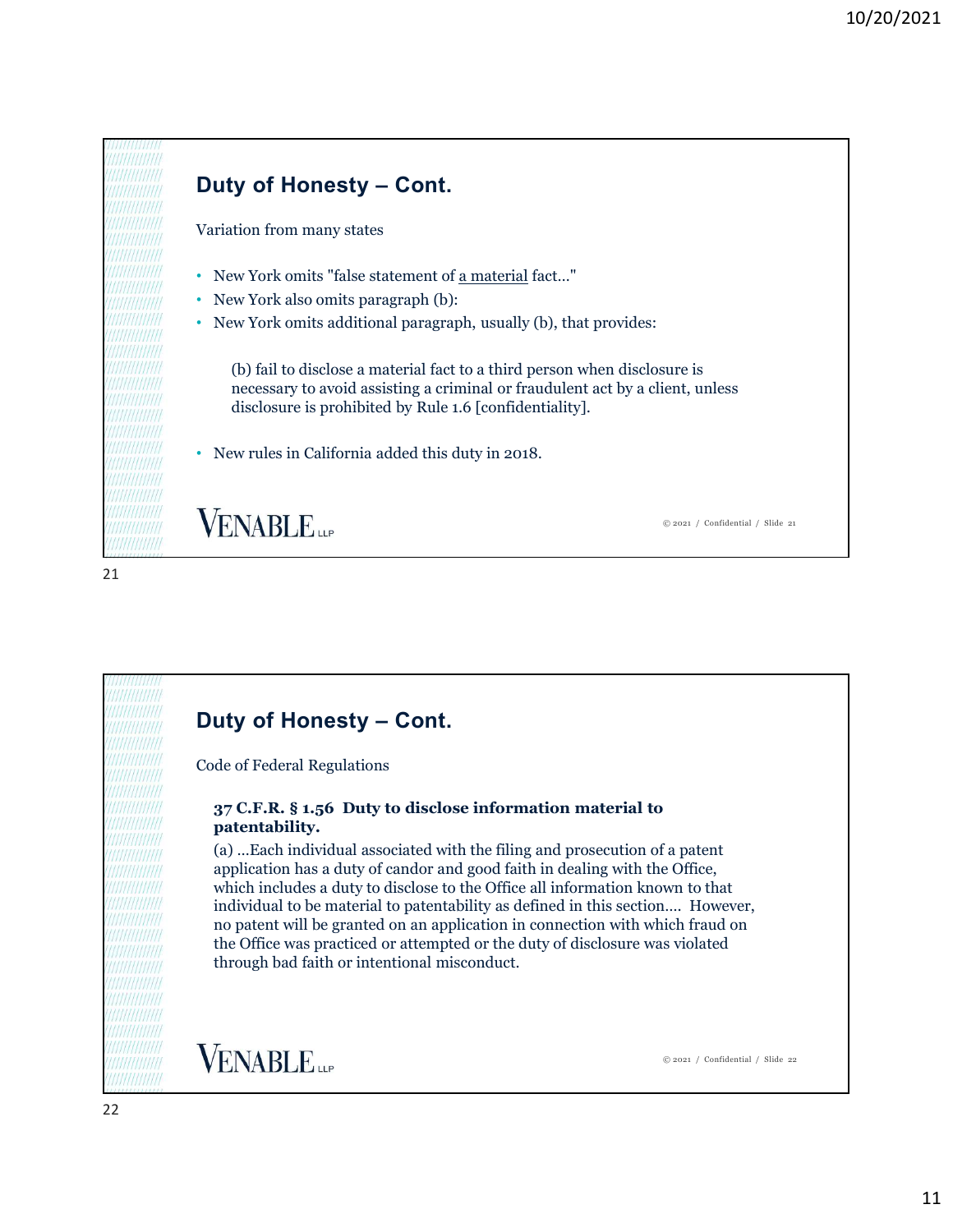Application, practice tips

- Again, watch for evolution, explanation
- 10/20/2<br> **Duty of Honesty Cont.**<br>
Application, practice tips<br>
 Again, watch for evolution, explanation<br>
 Beware possible silence where duty to speak (duty rare vis-à-vis non-clients) • Beware possible silence where duty to speak (duty rare vis-à-vis non-clients) **Duty of Honesty – Cont.**<br>
Application, practice tips<br>
• Again, watch for evolution, explanation<br>
• Beware possible silence where duty to speak (duty rare vis-à-vis non-clients)<br>
• Courts generally find puffery not action
- Courts generally find puffery not actionable
- - o All claims at risk
	- o May have material impact on value of licensed/purchased assets
	- o Copyright and trademark counterparts? See Bose (compare Therasense).

**VENABLE** 

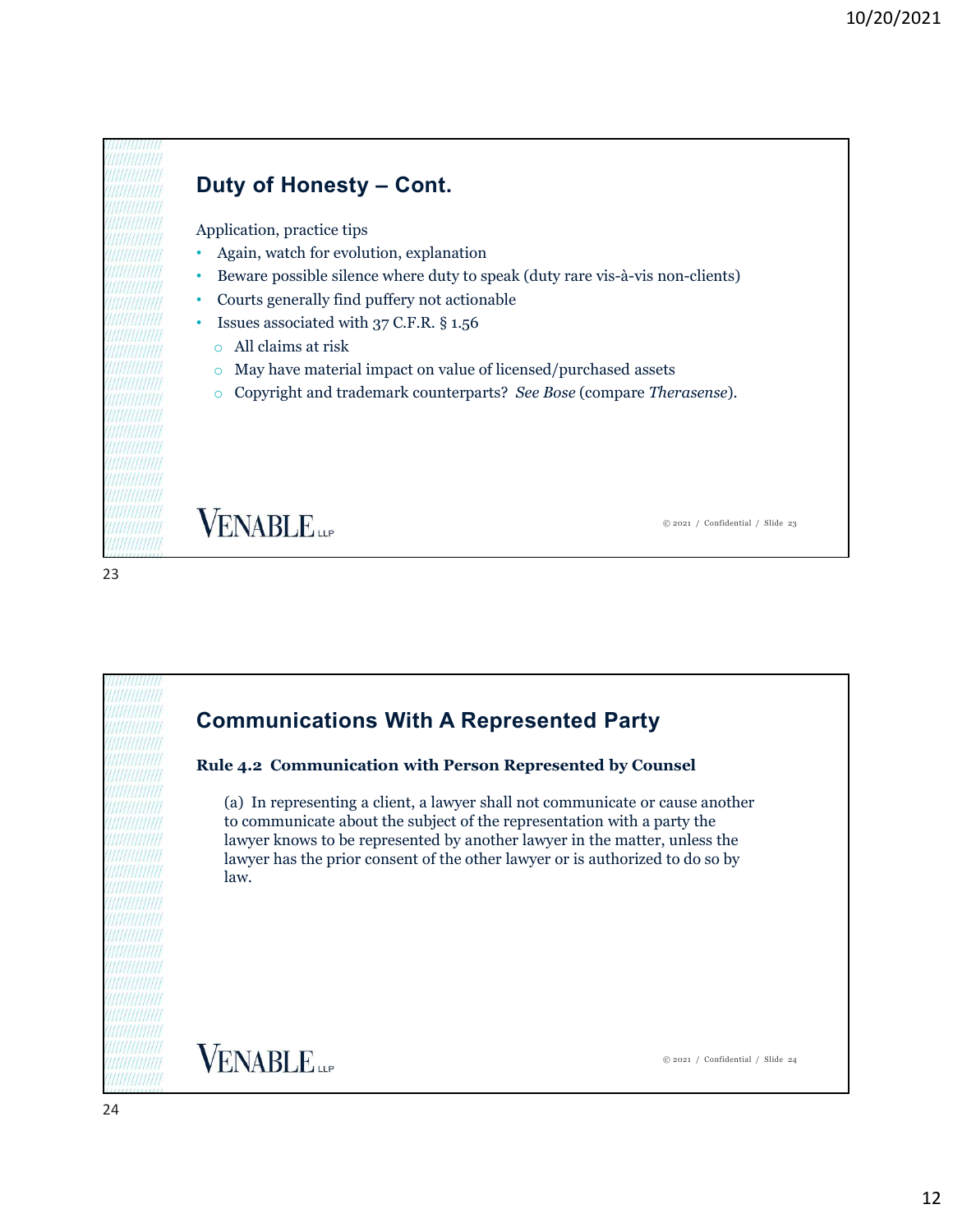

# ABA comment

10/20/202<br>
Represented Party – Cont.<br>
ABA comment<br>
Comment [3]: The Rule applies even though the represented Comment [3]: The Rule applies even though the represented person initiates or consents to the communication….

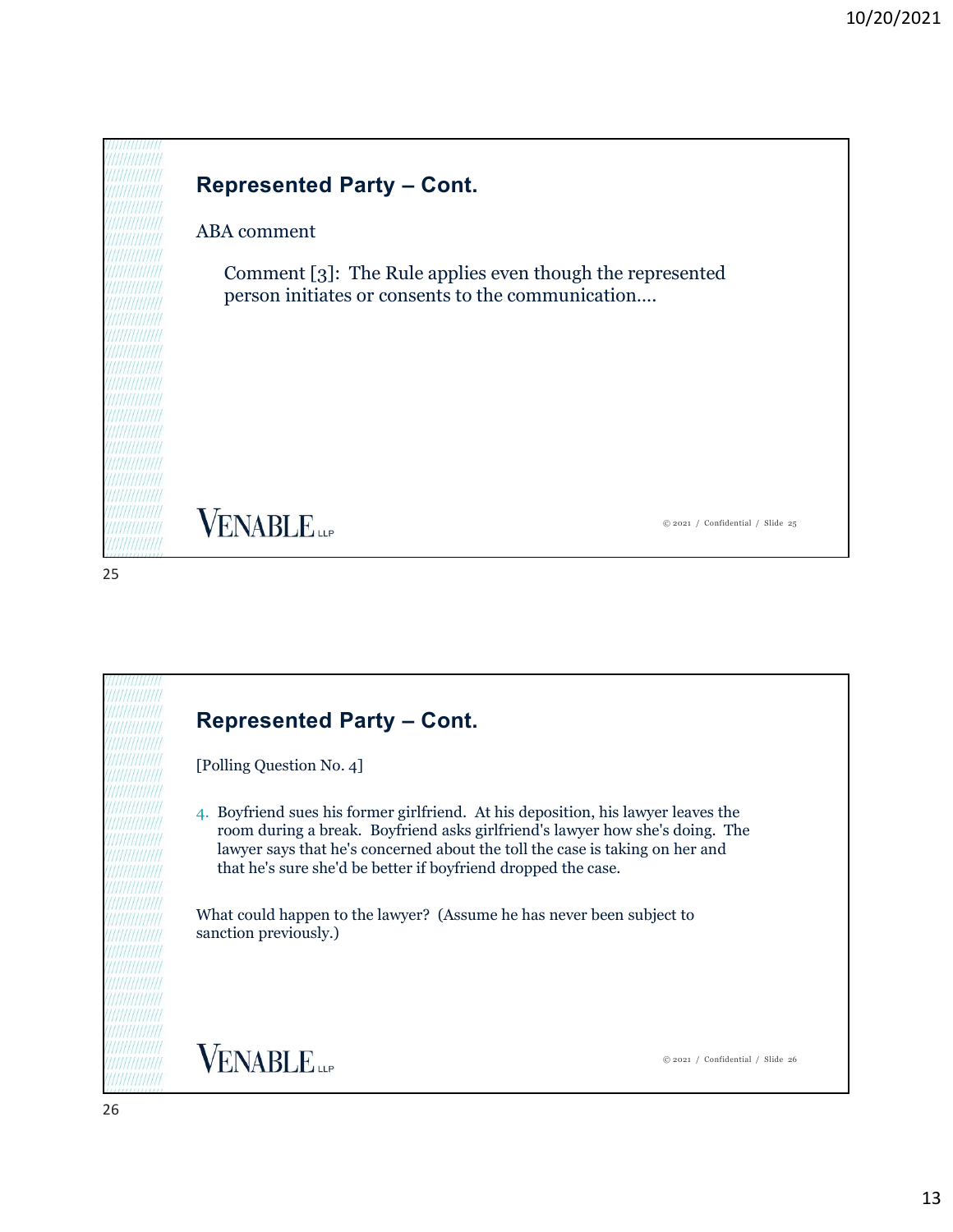

- A. It depends whether the boyfriend acted based on the lawyer's comment.
- B. Nothing, regardless of whether he took any action.
- C. The lawyer could be formally admonished.
- D. The lawyer could be disbarred.

**VENABLE** 

© 2021 / Confidential / Slide 27

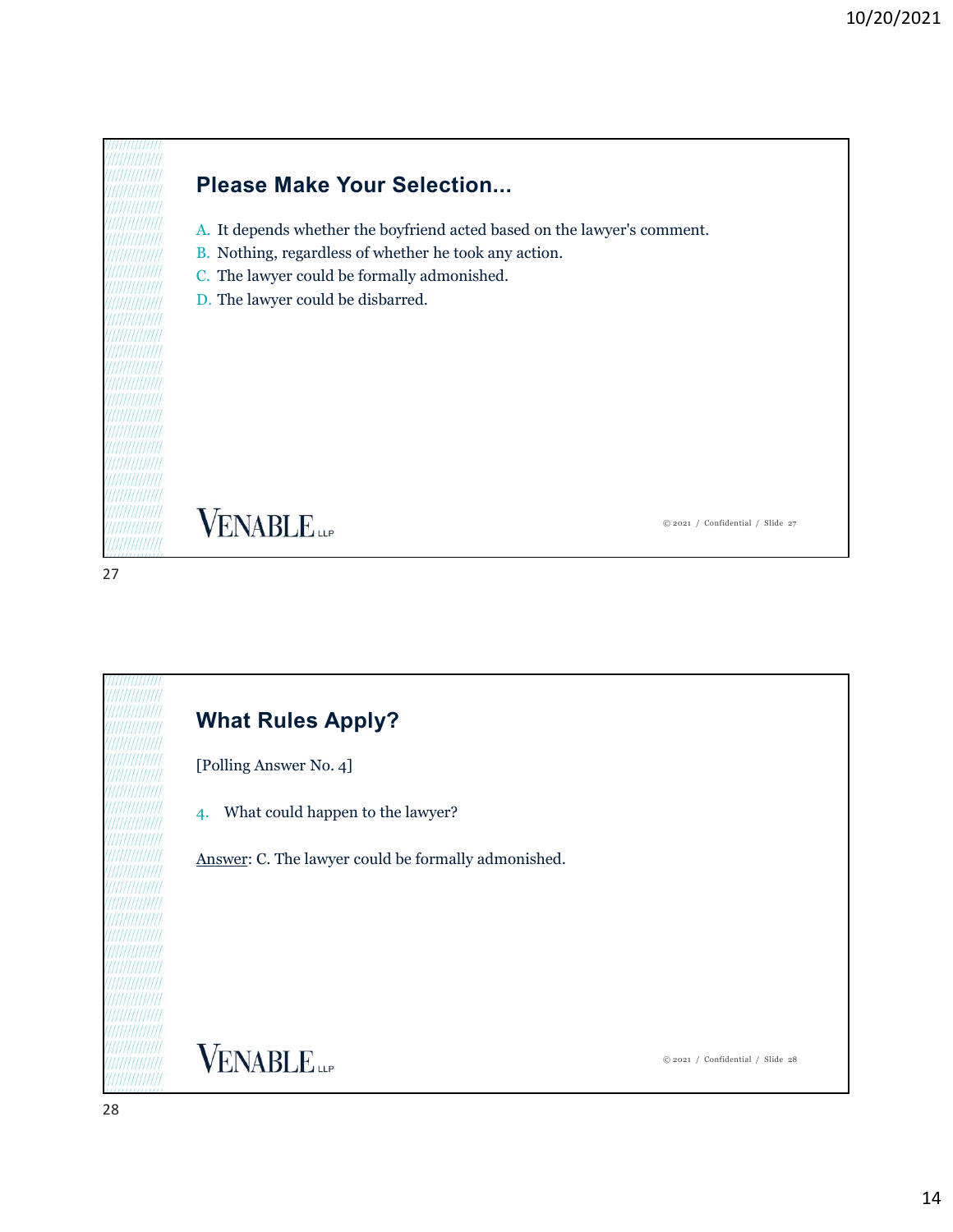# Practice tips

- Beware of this rule in negotiations.
- 10/20/202<br>
Represented Party Cont.<br>
Practice tips<br>
 Beware of this rule in negotiations.<br>
 Beware that "represented by counsel" includes in-house counsel (and watch • Beware that "represented by counsel" includes in-house counsel (and watch for floaters).
- Note only the other side's lawyer can waive the obligation.
- 
- **FRECT SOMES ARET CONTRET CONTRET CONTRET CONTRET CONTRET CONTRET CONTRET CONTRET CONTRET CONTRET CONTRET CONTRET CONTRET CONTRET CONTRET CONTRET CONTRET CONTRET CONTRET CONTRET CONTRET CONTRET CONTRET CONTRET CONTRET CONT** be careful).

**VENABLE** 

© 2021 / Confidential / Slide 29

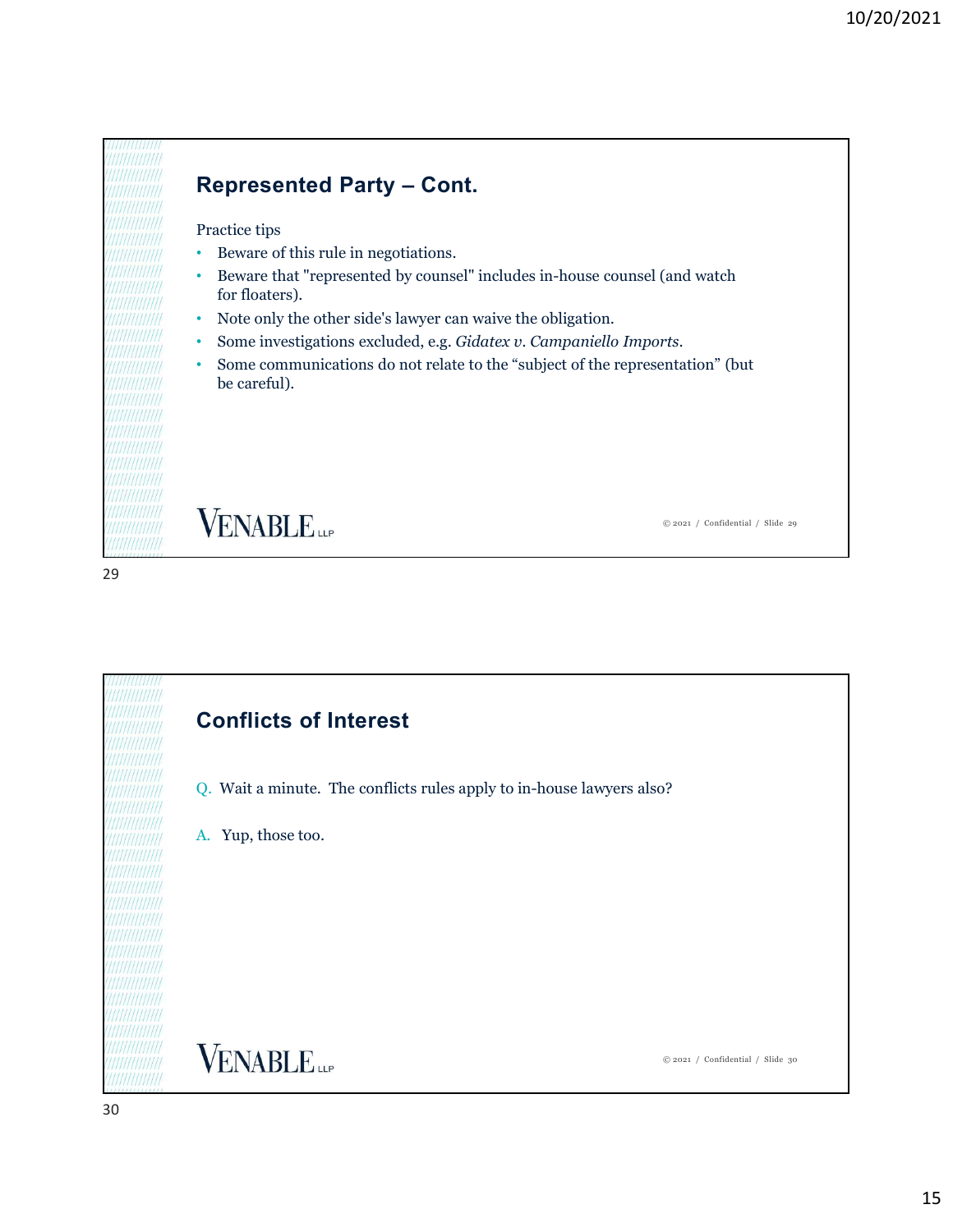# Conflicts of Interest

# Rule 1.7 Conflict Of Interest: Current Clients

(a) Except as provided in paragraph (b), a lawyer shall not represent a client if a reasonable lawyer would conclude either:

- 1) the representation will involve the lawyer in representing differing interests; or
- 2) there is a significant risk that the lawyer's professional judgment on behalf of a client will be adversely affected by the lawyer's own financial, business, property or other personal interests.

© 2021 / Confidential / Slide 31

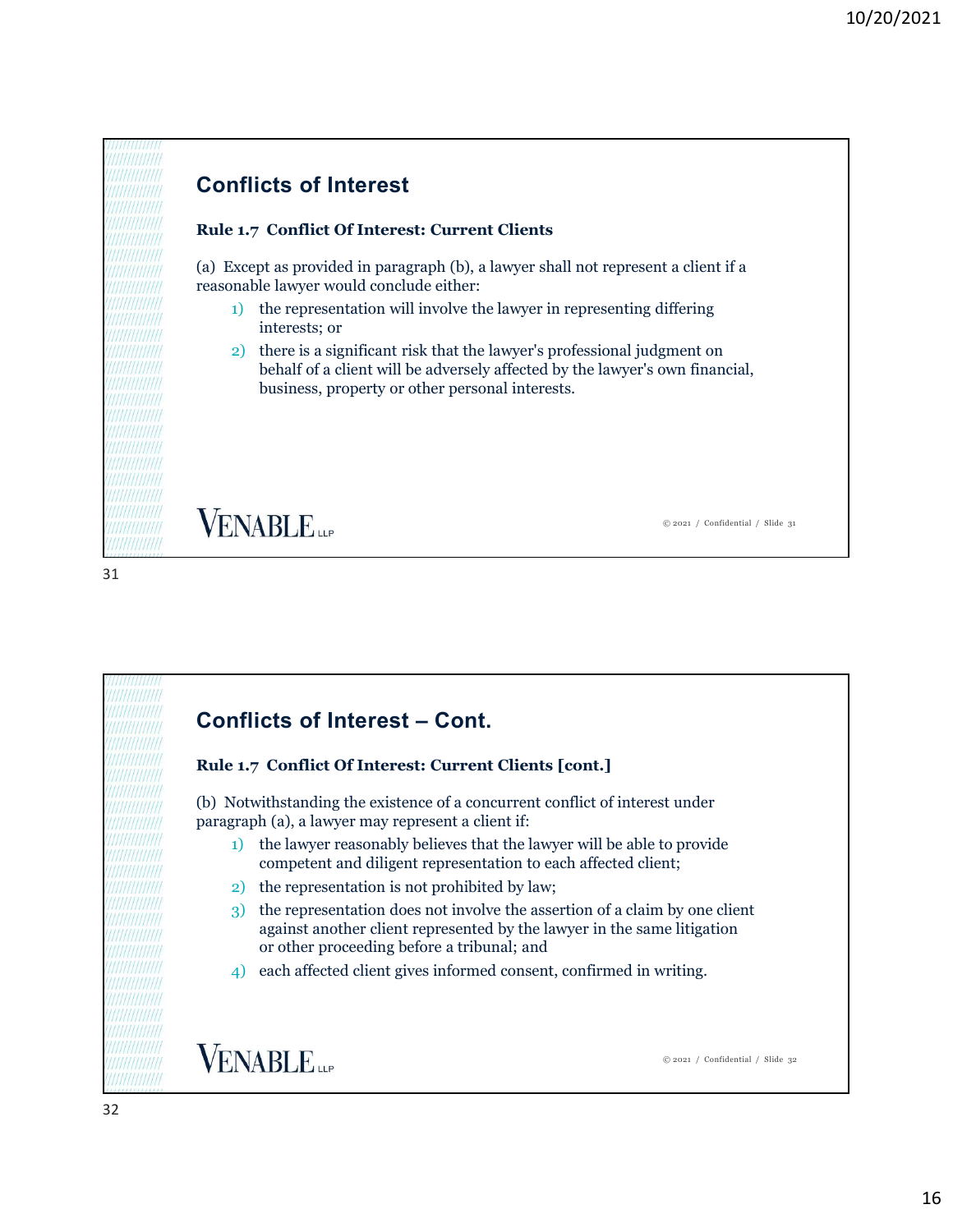

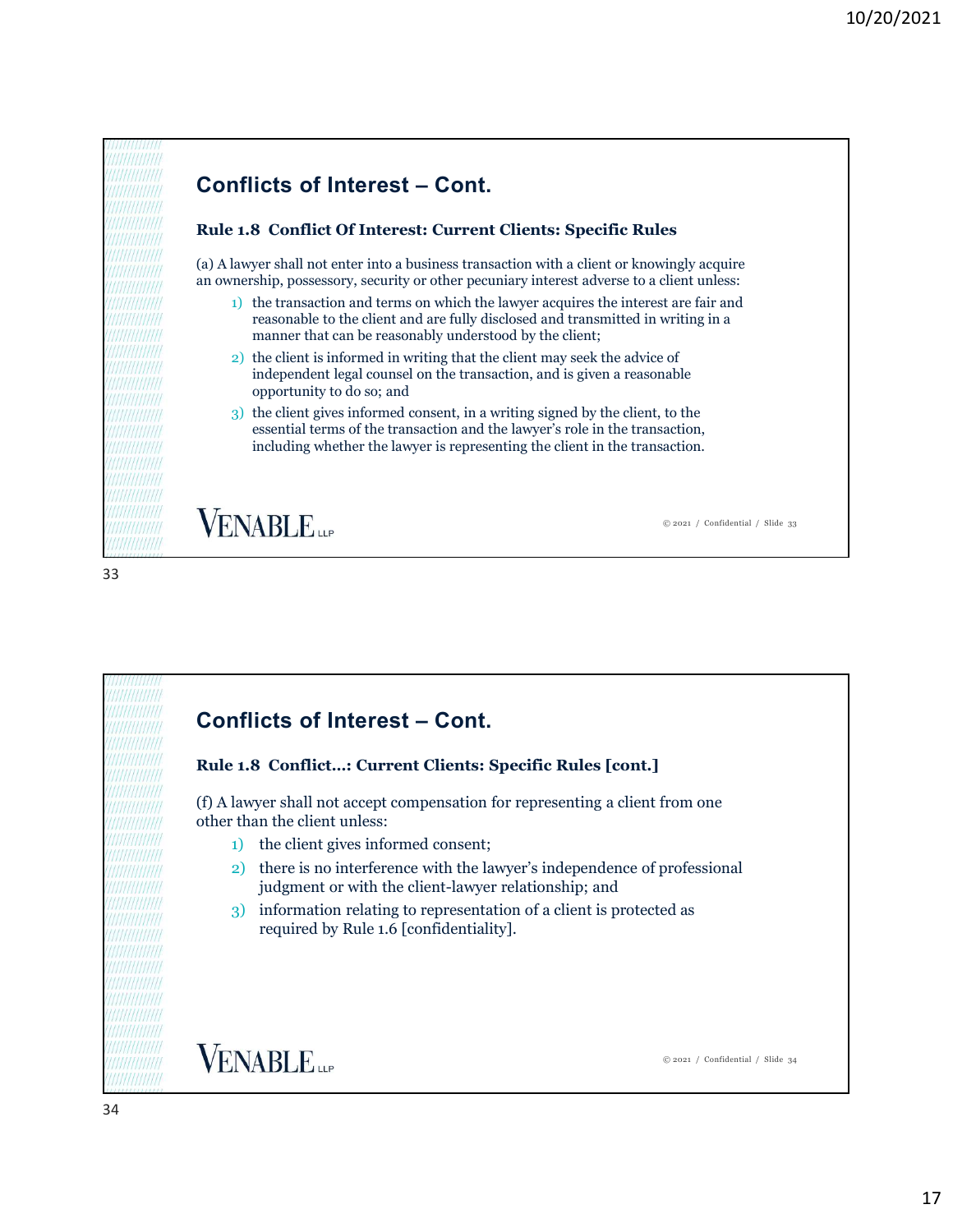# Rule 1.8 Conflict…: Current Clients: Specific Rules [cont.]

10/20/2021<br> **Conflicts of Interest – Cont.**<br> **Rule 1.8 Conflict...: Current Clients: Specific Rules [cont.]**<br>
(g) A lawyer who represents two or more clients shall not participate in making<br>
an aggregate settlement of the (g) A lawyer who represents two or more clients shall not participate in making an aggregate settlement of the claims of or against the clients, or in a criminal case an aggregated agreement as to guilty or nolo contendere pleas, unless each client gives informed consent, in a writing signed by the client. The lawyer's disclosure shall include the existence and nature of all the claims or pleas involved and of the participation of each person in the settlement. Conflicts informed consent, in a writing signed by the client. The lawyer's<br>disclosure shall include the existence and nature of all the claims or pleas<br>involved and of the participation of each person in the settlement.<br><br>

35

# Rule 1.8 Conflict…: Current Clients: Specific Rules [cont.]

(i) A lawyer shall not acquire a proprietary interest in the cause of action or subject matter of litigation the lawyer is conducting for a client, except that the lawyer may:

- 1) acquire a lien authorized by law to secure the lawyer's fee or expenses; and
- 2) contract with a client for a reasonable contingent fee in a civil case.

(j) A lawyer shall not have sexual relations with a client unless a consensual sexual relationship existed between them when the client-lawyer relationship commenced.

**VENABLE** 

© 2021 / Confidential / Slide 36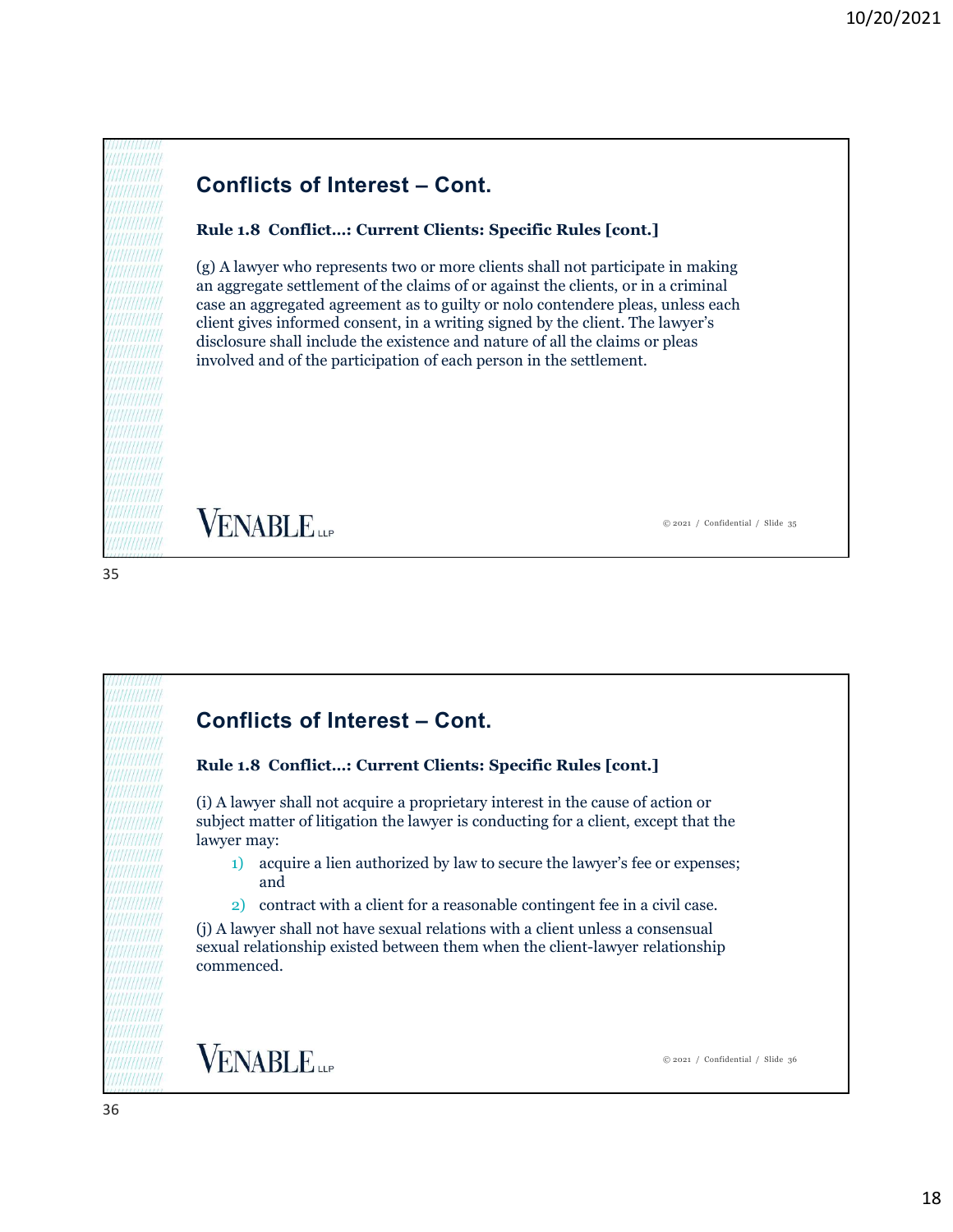# Rule 1.8 Conflict…: Current Clients: Specific Rules [cont.]

10/20/2021<br> **Conflicts of Interest – Cont.**<br> **Rule 1.8 Conflict...: Current Clients: Specific Rules [cont.]**<br>
(i) While lawyers are associated in a firm, a prohibition in the foregoing<br>
paragraphs (a) through (i) that ambi (j) While lawyers are associated in a firm, a prohibition in the foregoing paragraphs (a) through (i) that applies to any one of them shall apply to all of them.

37



# Practice tips

- VENABLE (1)<br>
Conflicts of Interest Cont.<br>
Practice tips<br>
Present potential conflicts between multiple clients in same industry,<br>
collaborators and affiliates, individual owner and entity. Beware serving • Beware potential conflicts between multiple clients in same industry, collaborators and affiliates, individual owner and entity. Beware serving different affiliate than employer.
- Beware stock ownership. See Kaye v. Rosefielde (N.J. Super. Ct. App. Div. 2013).
- Beware confidences acquired before hire (Rule 1.9).
- Conflicts imputed to entire law firm or in-house law department.

**VENABLE** 

© 2021 / Confidential / Slide 38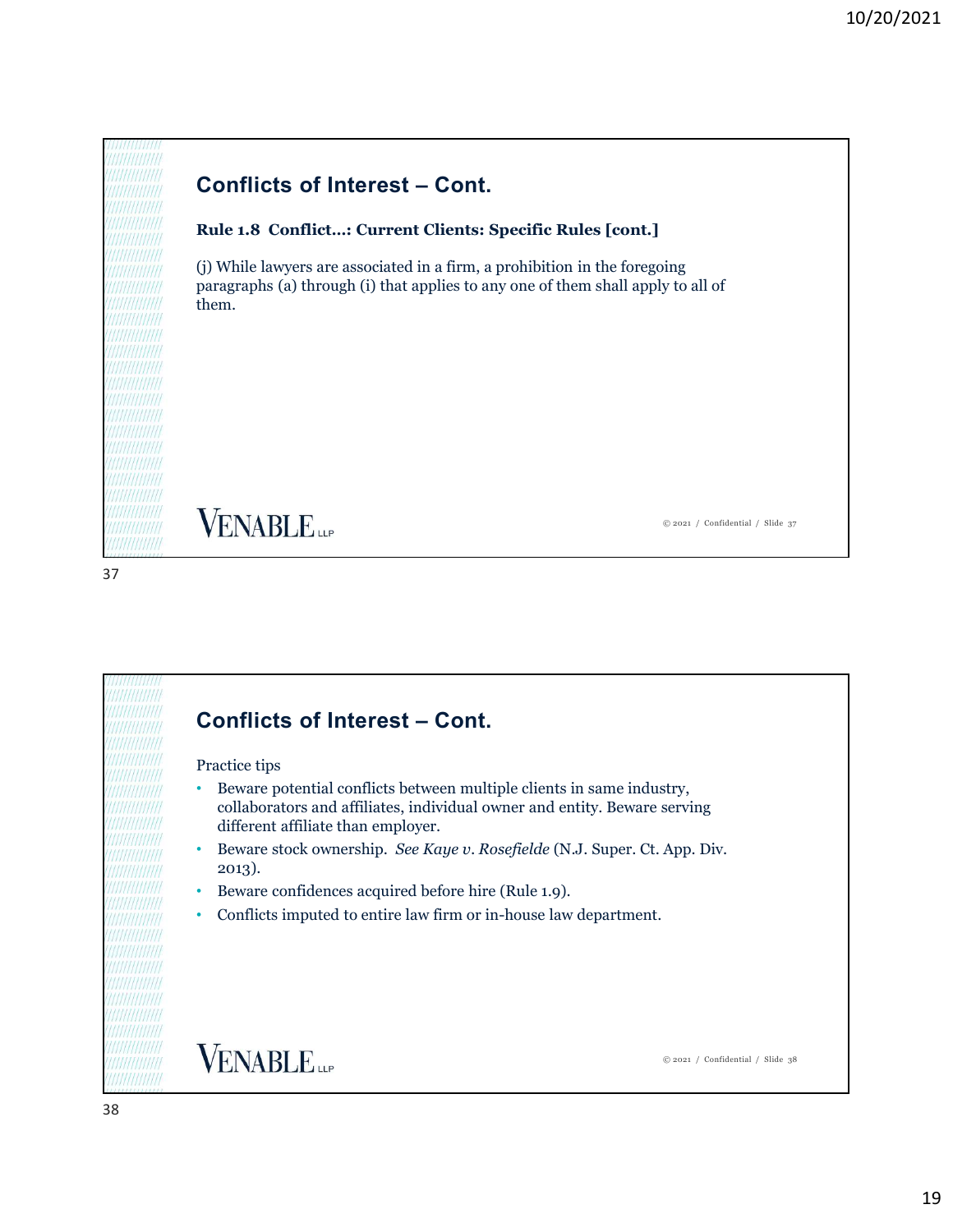# 10/20/2021<br> **Conflicts of Interest – Cont.**<br>
Practice tips – cont.<br>
• Always get a waiver in a close call.<br>
• Beware patent disclosure obligations under Rule 56. **Conflicts of Interest – Cont.**<br>
• Always get a waiver in a close call.<br>
• Beware patent disclosure obligations under Rule 56.<br>
• N.b. scope of waiver.<br>
• Rule 1.7(b)(3) indicates litigation conflict is not waivable.

- 
- 
- 
- 

**VENABLE** 

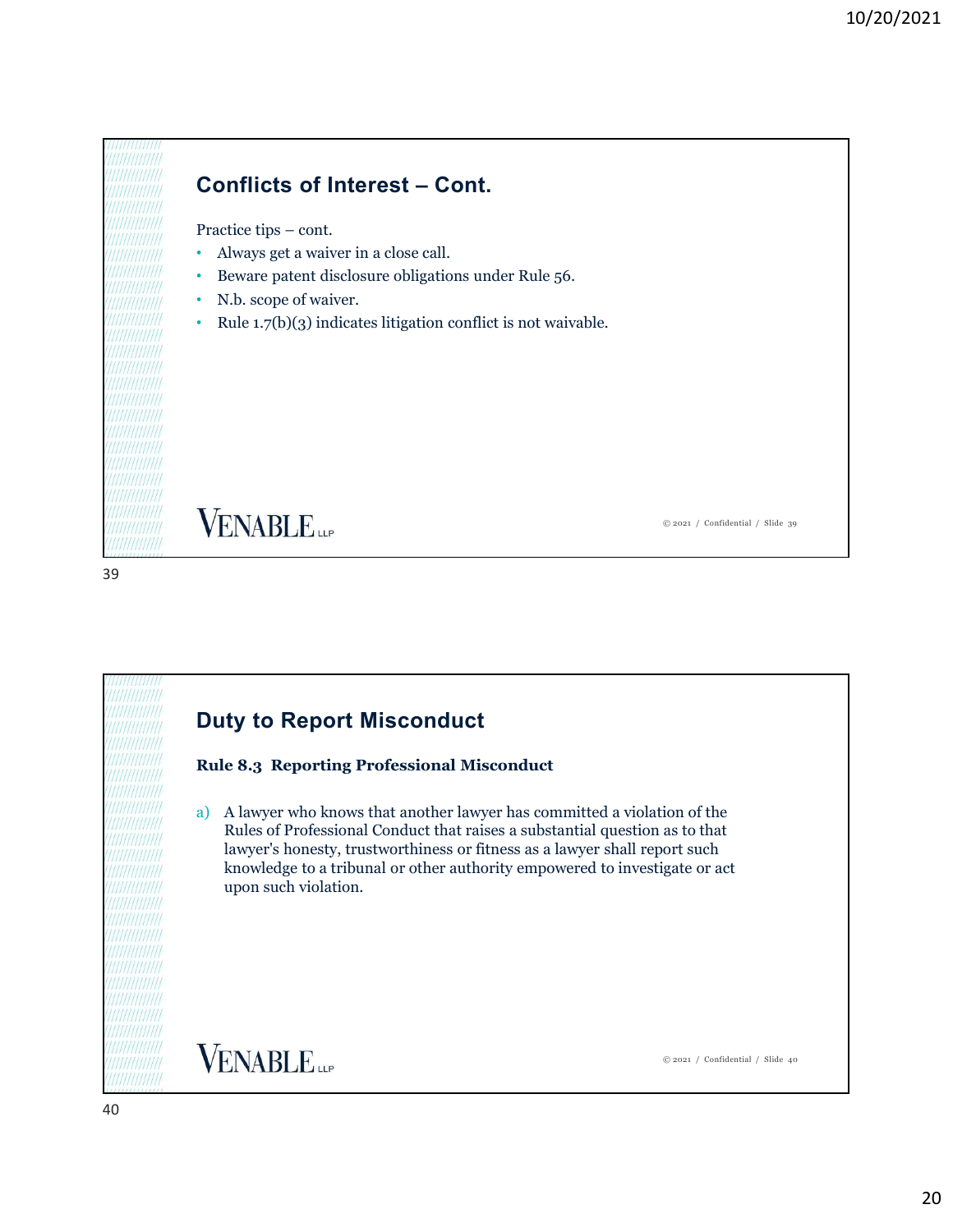

**VENABLE** 

41





Eric A. Prager focuses his practice on business transactions involving technology and intellectual property assets, especially in the advertising, digital media, and software industries. His work includes strategic counseling, development and management of intellectual property Eric A. Prager  $P_{\text{412}}^{212,203,9813}$  portfolios, due diligence of intellectual property assets, and eaprager@Venable.com sophisticated licensing and agreement work. Eric also litigates copyright, false advertising, patent, trademark, and trade secret cases in courts around the country. **Questions & Contact Information**<br>
Eric A. Prager focuses his practice on business transactions<br>
involving technology and intellectual property assets,<br>
especially in the advertising, digital media, and software<br>
industrie

© 2021 / Confidential / Slide 41

**VENABLE**